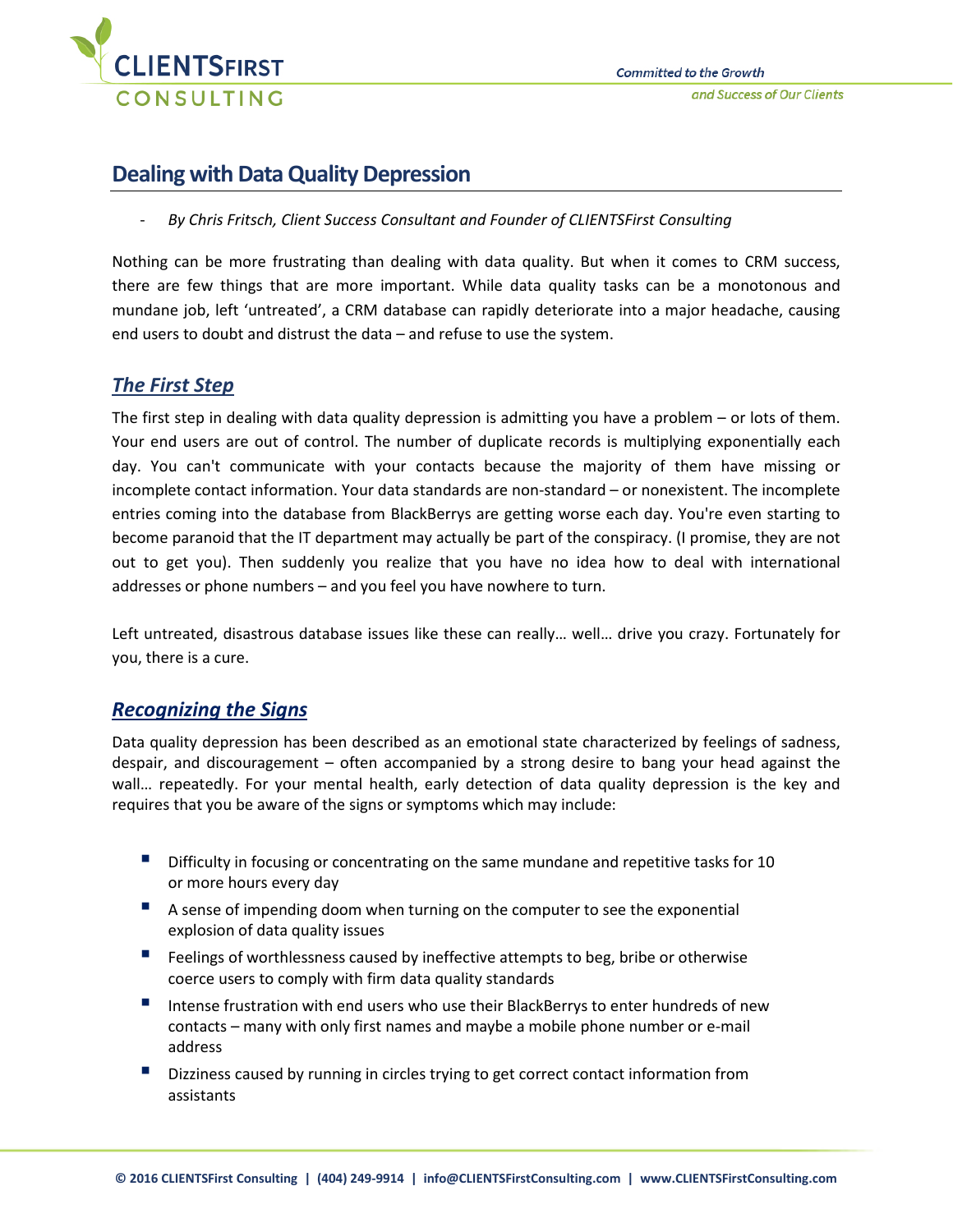- **E** Energy loss caused by jumping through hoops to try to get the firm's leaders to commit the necessary resources to data quality
- A shooting pain in the hands or wrists caused by merging absurd numbers of duplicate records only to have more take their places
- $\blacksquare$  The feeling that data quality is just a major pain

Symptoms may be mild at first and may improve after consuming large quantities of chocolate or alcohol. However, as the condition worsens, the only hope is to seek a more effective - and permanent remedy.

# *Data Quality Diagnosis – Where Does It Hurt?*

The potential remedy for your data quality depression will depend upon the underlying cause. To diagnose the cause of your underlying symptoms, you must first assess the situation and figure out exactly where it hurts. Potential data quality pain points may include:

- A lack of adequate staffing to keep up with the data quality issues
- **Failure to dedicate adequate resources to data maintenance**
- $\blacksquare$  End users and assistants who do not take responsibility for data quality
- Incorrect configuration of your system causing an increase in the number of data quality tickets or tasks
- A lack of formalized training to ensure that end users understand and embrace their data quality responsibilities
- A lack of management support to encourage participation or provide resources or incentives for compliance

Rest assured, all of these underlying issues are quite common and totally treatable - and, once treated, there is a significant likelihood that you will make a complete recovery. The best way to pinpoint your pain is to reach out to a specialist.

# *The Data Quality Doctor Is In*

If you think you may be suffering from data quality depression, it can be helpful to see a specialist such as a CRM success consultant who is familiar with the causes and effects of data quality depression – and who is an expert in prescribing the right remedy for your specific problem.

The diagnosis will often begin with a data quality checkup, which is a complete assessment and analysis of your data quality situation. Your data quality consultant will begin by taking your CRM pulse by meeting with you and other key stakeholders and system users to ask a series of targeted questions designed to get to the heart of the issues. Questions will focus on areas such as end user participation, leadership buy-in, training, communication, planning, resources, technology and other potentially 'sore' subjects.

The consultant can also run tests on your 'system' to diagnose any additional potential problems with things like system configuration, contact categorization, information standardization and list management procedures.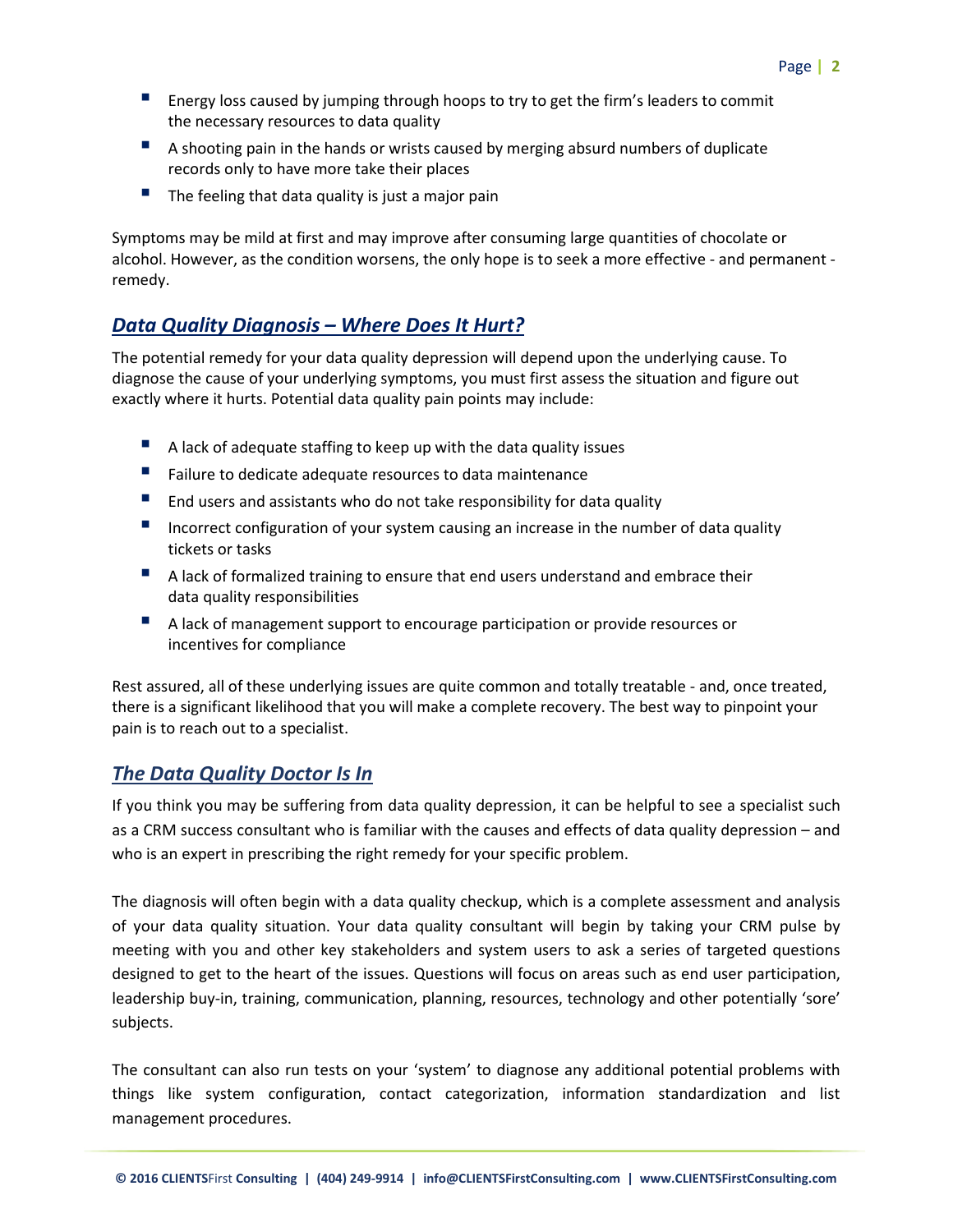After a complete check-up, your CRM success consultant will then make specific recommendations to help take away your CRM data quality pain.

#### *Just What the Doctor Ordered*

While the bad news is that data quality depression may seem to be an epidemic, the good news is that it is treatable – and it's rarely contagious. The treatments for data quality depression vary depending on the symptoms and the causes. As a result, your data quality specialist should diagnose your specific issue in order to prescribe a course of treatment specific to your firm's unique needs.

For instance, if your symptoms include delirium caused by end users who do not seem to follow instructions or take responsibility for their own data maintenance, your data quality consultant may recommend a course of training (also known as a training course.) The focus of the training should be not only therapeutic to alleviate current issues by teaching users to best ways to prevent data quality problems, but also preventative to avoid future relapses by emphasizing the reasons that long-term data maintenance is important to the firm.

On the other hand, if you are presenting with symptoms of stress and fatigue that seem to have been induced by a lack of adequate resources to do your data quality job, the consultant may first work together with you to create a compelling business case to take to firm management to help secure additional monetary or human resources.

If this initial treatment is unsuccessful, another equally effective treatment to consider would be to involve employees in other positions or departments to assist with data quality tasks part-time. Assistants, paralegals, word processors, records personnel, receptionists or even summer interns could be recruited to help prevent the spread or growth of data quality issues.

You should be aware that the selection of individuals responsible for data quality can be challenging and proper screening is crucial. Ideally, good candidates should have excellent attention to detail, a strong work ethic and some institutional knowledge of your firm and Clients. If the right individuals can be identified, their assistance can have an excellent prophylactic effect on future data quality problems.

# *Alternative Medicine for Data Quality Depression*

While most cases of data quality depression often respond positively to one of these treatments, some cases seem to be resistant to these methods. In such cases, we often recommend an alternative therapy. One treatment that has been particularly effective for some firms is outsourcing your data quality.

One solution may be to pay a data quality company to clean and deduplicate your data. During this process, data is typically matched up electronically against a postal database to append and standardize mailing addresses. The output generated is typically a very large spreadsheet of potential duplicate matches, which then must be manually reviewed and validated by someone on your team. After the review, data can be fed back into the CRM for deduplication. The entire process can take weeks or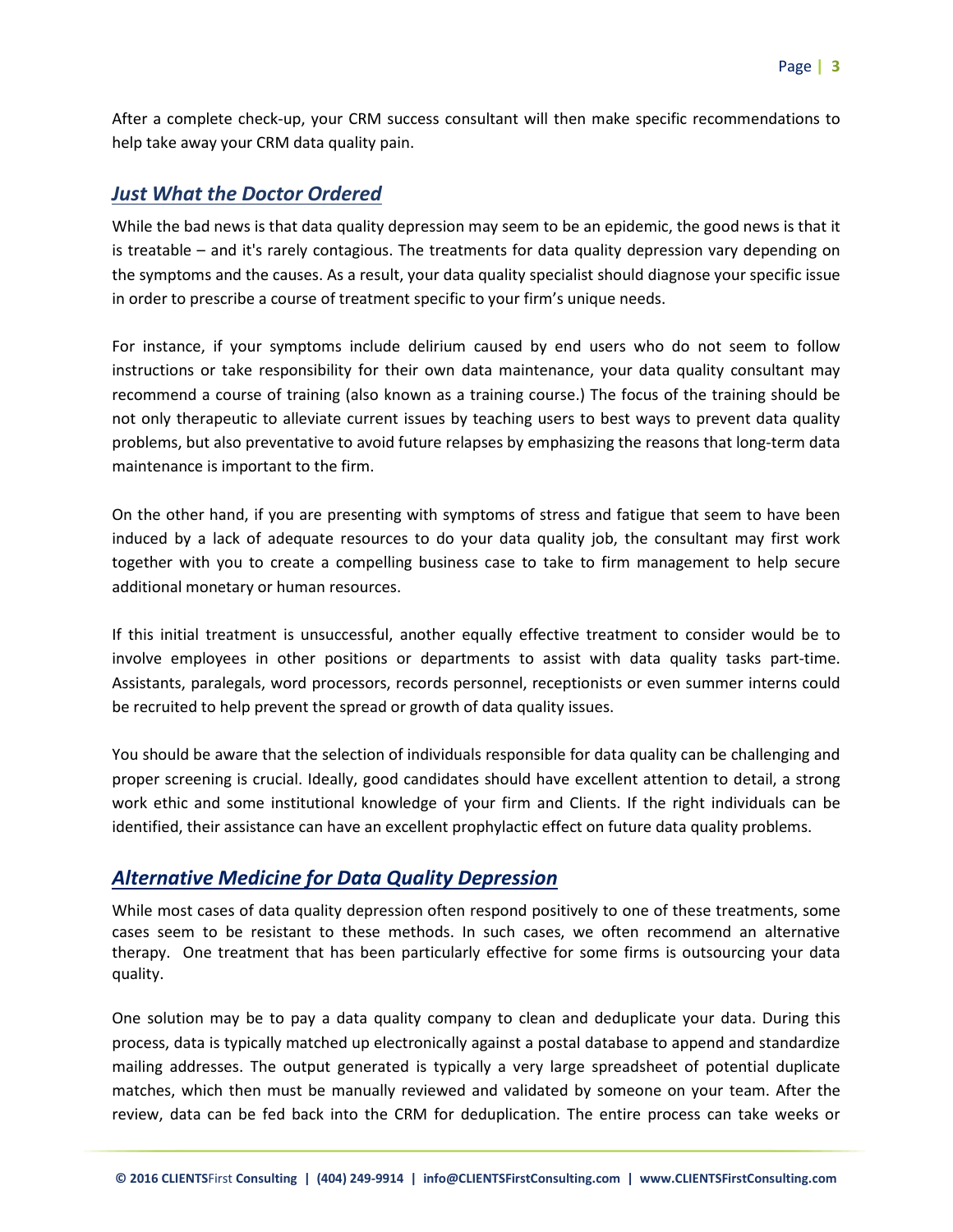months and can easily cost tens of thousands of dollars or more. However, if you consider that manually standardizing and deduplicating the same data could sometimes take a full-time data steward almost a year, sometimes the cost and time savings can seem justified.

Alternatively, there are now outsourced professional data stewards you can hire to assist you. These trained data quality professionals serve as members of your firm's data quality team and can work with you on a full-time basis – or just lend a hand part-time when you need additional support during a rollout or to assist with a project. They are knowledgeable about multiple CRM systems and are supervised by consultants or companies who are experts in data quality and CRM success. They will communicate with you on a regular basis and provide regular reports regarding data quality progress.

While these data stewards function as members of your firm's team, because they are outsourced, you won't have to deal with the headaches associated with finding, hiring, firing or supervising them – and the cost can be significantly less than hiring a full-time internal data steward. Ultimately, using these alternative data quality professionals can be an effective and affordable way to reduce your data quality pain – and the return on your investment can be significant.

#### *Dealing With Data Quality Depression – Don't Do It Alone*

When it comes to data quality depression, it's important to know that you aren't alone. There are literally hundreds of firms struggling with the same frustrations and issues. Often, the best thing you can do is to reach out for assistance.

Frequently, help is closer than you think. In fact, you can often find relief within your own firm. There are plenty of people with the right skills and, more importantly, some additional bandwidth, who may be able to assist you with recurring data quality tasks. Good potential candidates include secretaries, records clerks, word processors, paralegals or even your receptionist. Having a qualified pool of candidates is important because when it comes to enhancing data quality, the more helping hands – and eyes – the better.

You may also benefit from the ideas and best practices of other firms. You may want to consider joining or creating a data quality "support group." Start a discussion group, arrange meetings or just get together for coffee with people in your area in similar positions who have the same data quality challenges and headaches. Before making a decision about how to address your own firm's data quality issues, find out what has worked for them, as well as what hasn't.

# *A Growing Problem*

Ultimately, at some point, you may realize that getting help for data quality depression is essential. Once a firm reaches a certain size, often around 100 users, a part-time data steward just can't keep up with the volume of data changes in most cases. Larger firms will likely require a full-time data steward. And as a firm reaches the 250 user mark, even one dedicated data steward might not be able to do the job alone.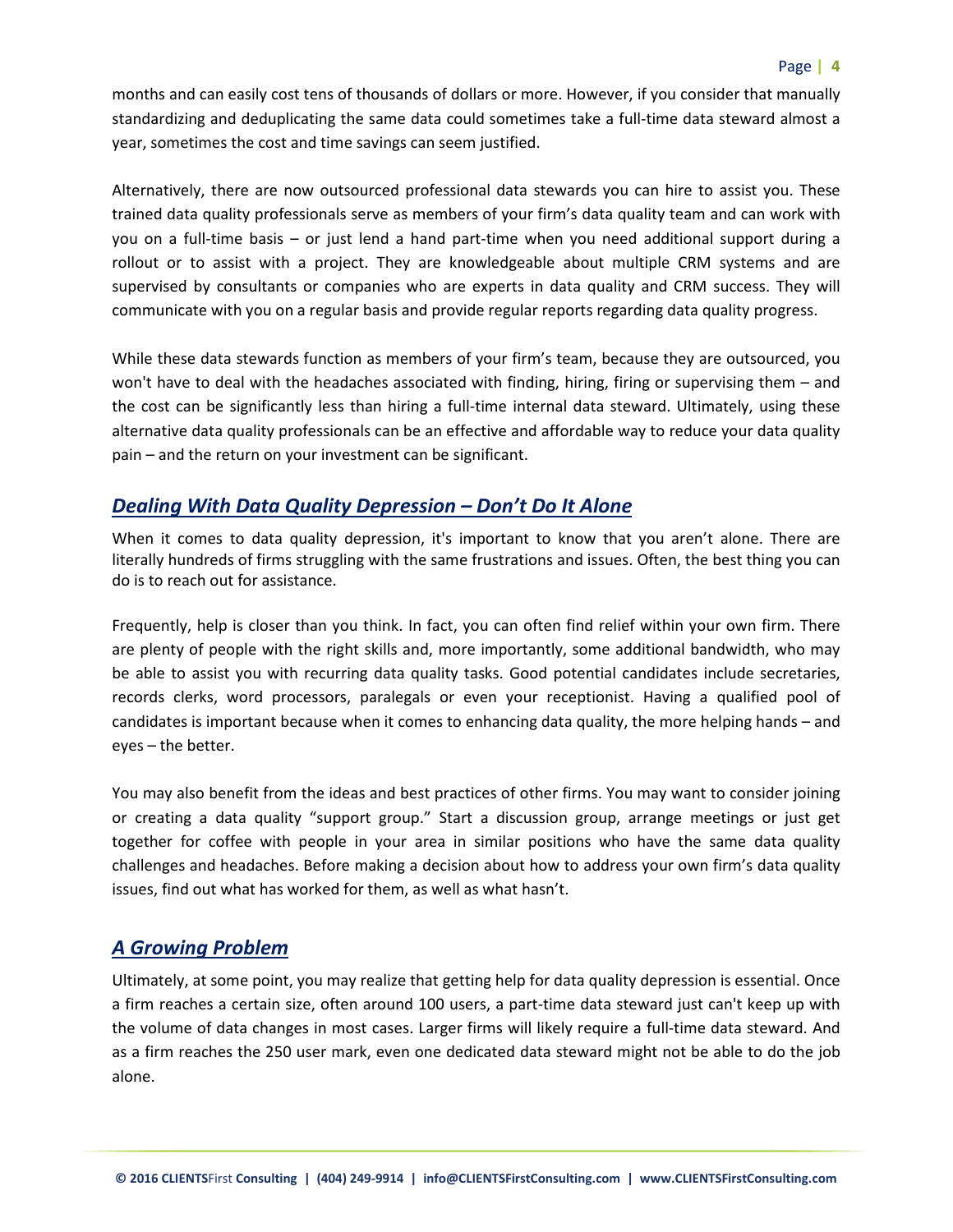#### Page **| 5**

The reason that data quality resources are necessary is that, no matter what you do, keeping up with data changes from hundreds of CRM users is a challenging – and never-ending – job. One reason is that an estimated 25 to 30 percent of CRM data degrades each year. Think about it, people move, get promoted, change companies, get married – and a few even die. This causes a severe symptom: bad data. This can cause a severe reaction in your end users: they stop trusting and using the CRM system.

Additionally, during an initial CRM rollout, having extra data quality resources will be imperative. If you consider that the average attorney has approximately 500 contacts – some senior partners may have thousands while new associates may only have a few – it's not uncommon for a CRM rollout for a firm with 100 attorneys to quickly build a database of over 50,000 records. Of those, conservatively 25 percent or more may be duplicates. That means there could be more than 12,000 records that need to be standardized, cleaned and merged. If you assume that a skilled data steward can deal with about 200 records a day, it could easily take months to get the data in order, assuming you have the resources.

#### *Preventing Data Quality Depression - and Rolodex Rejection*

So how big a problem is data quality depression really? In the past, some firms neglected CRM data quality as a minor issue – to their detriment. In fact, poor data quality can become a serious problem, especially during an initial rollout because the attorneys can quickly lose confidence in the system if the data is a mess. After all, attorneys are trained to find fault – and when they do, they may jump to the conclusion that if the data is bad, the system is not trustworthy. Then adoption and usage will stall.

Additionally, until the data is properly cleaned and deduplicated, the value of your CRM cannot be fully recognized. Until the entire firm is rolled out, the attorneys can't leverage relationship intelligence to identify 'who knows who' relationships. Until comprehensive contact information is collected and compiled and contacts are categorized (now that's alliteration), it's almost impossible to accurately distribute mailings, invitations or other communications.

As a result, the longer the data cleanup process takes, the more marketing and business development opportunities are lost – and the more time and money are wasted. So ultimately, if you don't focus on data quality, you could end up with what many firms refer to their CRM system as: a glorified, overpriced Rolodex.

#### *Get Help…Somewhere*

So what do you do if you feel like you are drowning in CRM data quality problems and you just can't seem to get help? Remember, while data quality depression can be serious, you don't have to face it alone. Reach out to colleagues, peers or industry organizations for help.

You can also contact a CRM Success Consultant to provide you with information, ideas and best practices. At ClientsFirst, you can call us anytime for data quality assistance or outsourced data quality professionals. We are here to help. But even if you don't get help for data quality depression from a CRM Success consultant, get help… somewhere.